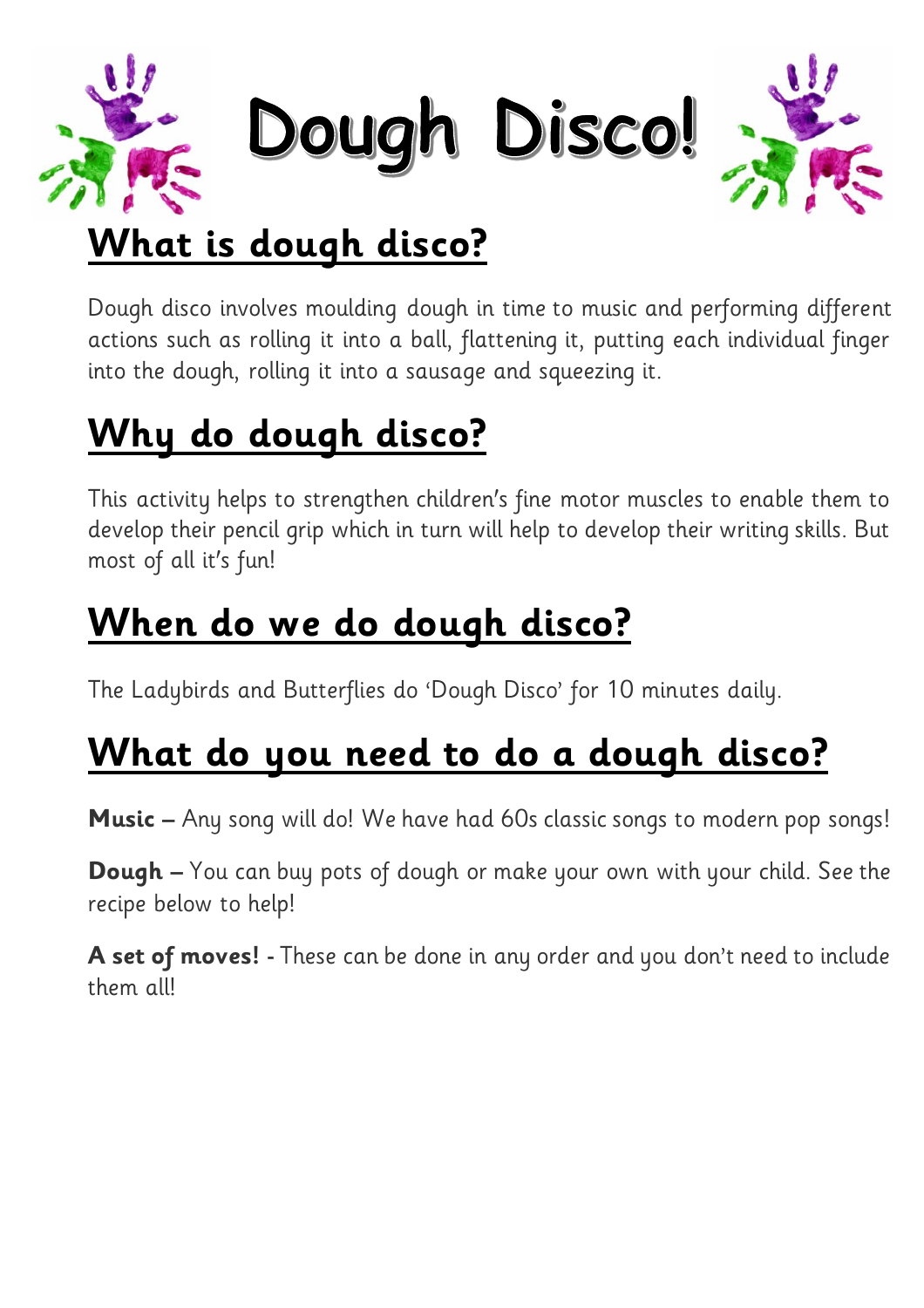### **Recipe for play dough - uncooked**

### **Ingredients:**

- 1 cup of salt
- 2 cups of warm water
- 2 tablespoons of cream of tartar
- 2 cups of flour
- 2 tablespoon of oil
- Food colouring



### **Directions:**

- Mix the flour, salt, cream of tartar and oil in a large mixing bowl.
- Mix the water with the food colouring.
- Add the water/colour-mix to the other ingredients, stir well.
- Stir continuously until it becomes dough.
- When the mixture has cooled start to knead. Knead it until the stickiness has gone. Add more flour if it remains a little sticky.
- When desired texture is achieved, the play dough is finished, enjoy your dough disco!

## **Dough disco moves!**

**Roll** the dough into a ball using both hands.



**Poke** the dough with each finger and thumb in turn to make holes in the dough. Make sure you swap hands so all fingers and thumbs are used. Extend by using names of fingers and thumb:

- Tom Thumb
- Peter Pointer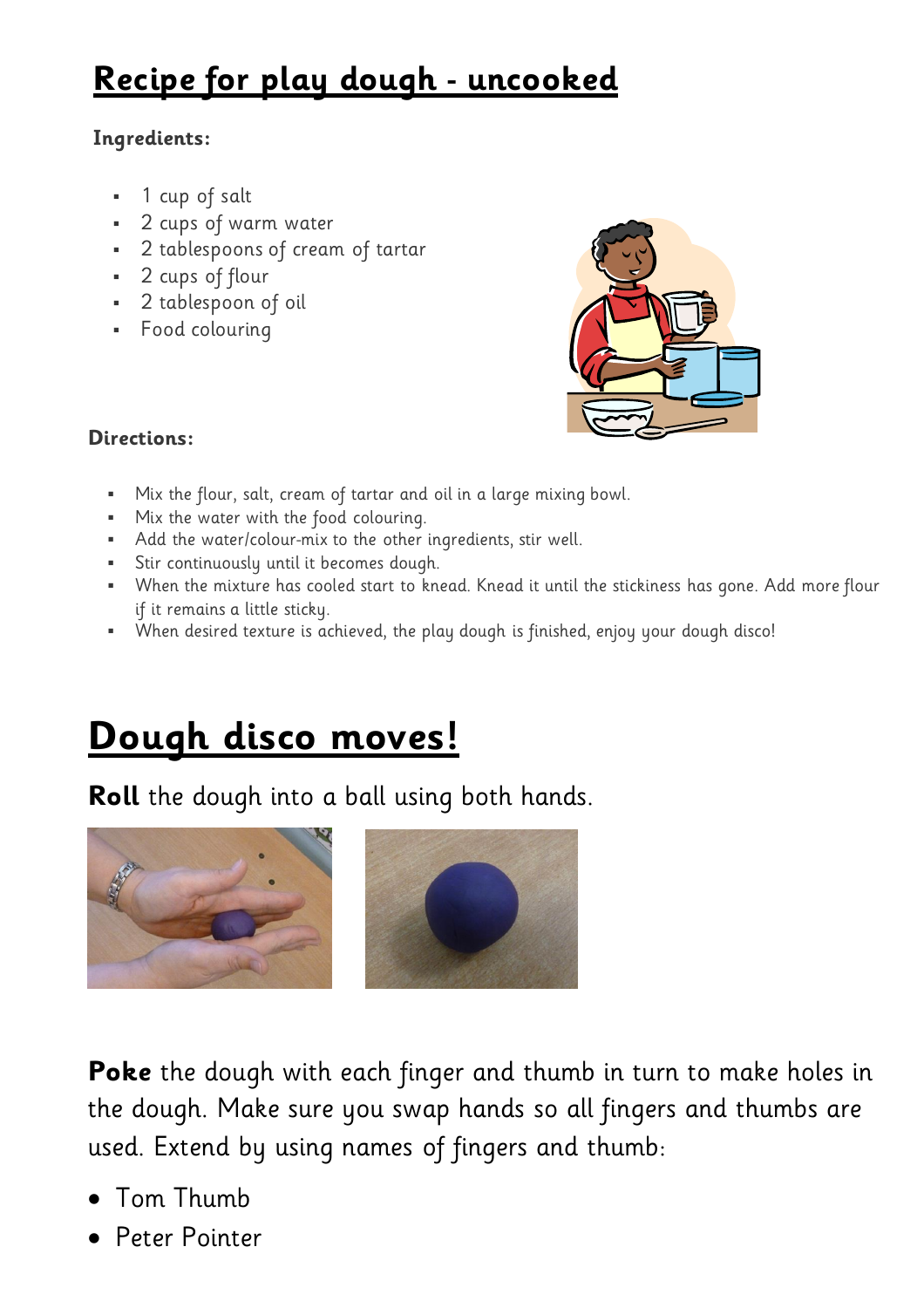- Toby Tall
- Ruby Ring
- · Baby Small



**Squeeze** the dough with all the fingers and thumb using a fist grip one hand at a time.



**Sausage**! Roll the dough between both hands moving backwards and forwards to make a sausage.